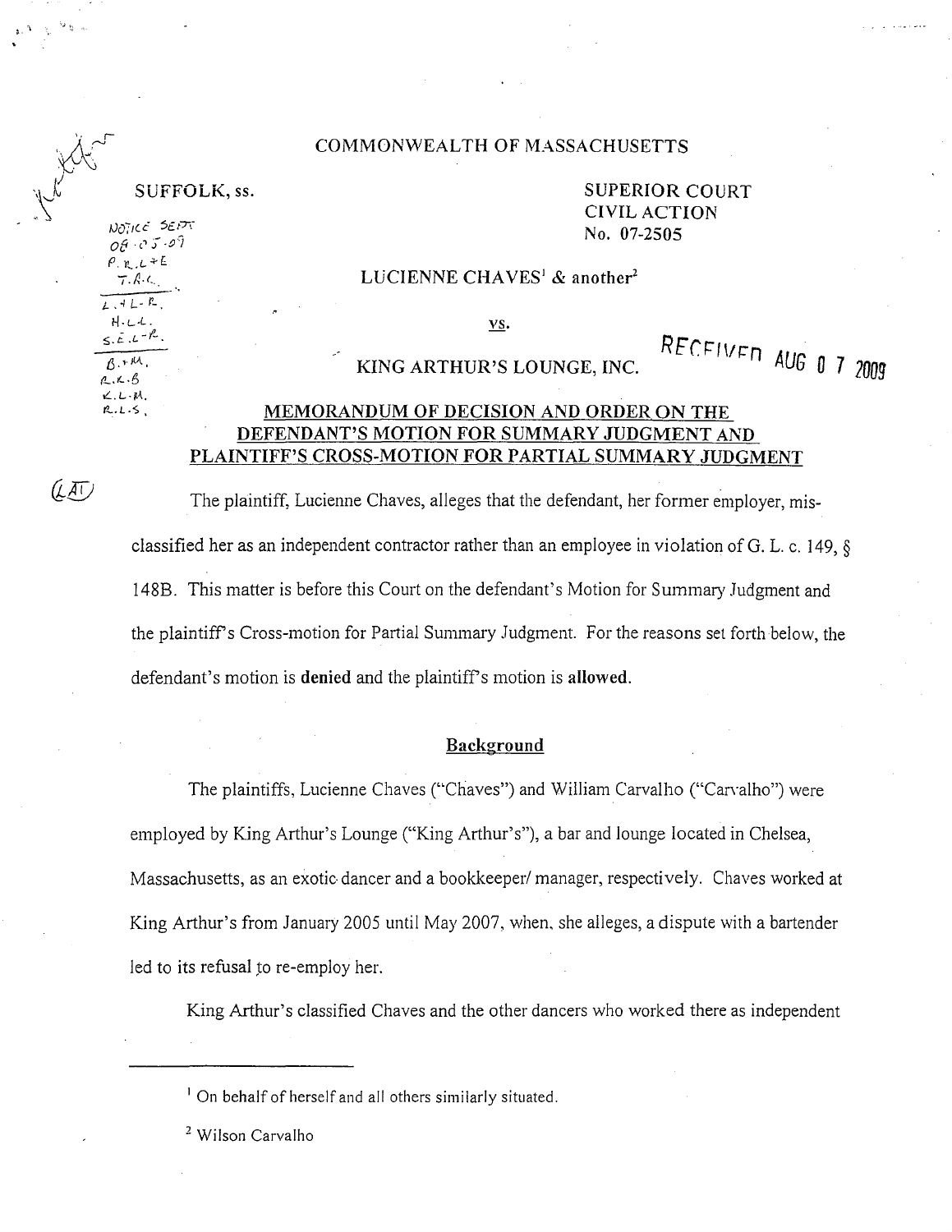contractors rather than as employees. The plaintiffs argue that this classification ''resulted in numerous violations of statutory and common law," including G. L. c. I 49, § I 488, the Massachusetts independent contractor law. They also allege that King Arthur's discharged Carvalho in retaliation for "defending" Chaves' rights under the wage and hour provisions of Chapter 149.

King Arthur's moves for summary judgment, arguing that there are no material facts establishing that Chaves was an employee rather than an independent contactor; that King Arthur's violated any relevant wage statutes; that Chaves suffered any damages; or that King Arthur's improperly discharged Carvalho. The plaintiffs cross-move for partial summary judgment on the question of whether King Arthur's mis-classified Chaves as an employee rather than an independent contractor.

#### **Discussion**

#### I. Standard of Review

Summary judgment is appropriate when the record shows that "there is no genuine issue as to any material fact  $\lceil \cdot \rceil$ " and that the moving party is entitled to judgment as a matter of law. Mass. R. Civ. P. 56(c); *DuPont v. Comm'r of Corr.*, 448 Mass. 389, 397 (2007). A fact is "material" if it would affect the outcome of the suit. *Carey v. New England Organ Bank,* 446 Mass. 270, 278 (2006). A dispute is "genuine" where a reasonable finder of fact could return a verdict for the non-moving party. *Flesner v. Technical Comme'ns Corp.*, 410 Mass. 805, 809 (1991 ). The moving party bears the initial burden of demonstrating the absence of a triable issue and that the summary judgment record entitles it to judgment as a matter of law. *Kourouvacilis*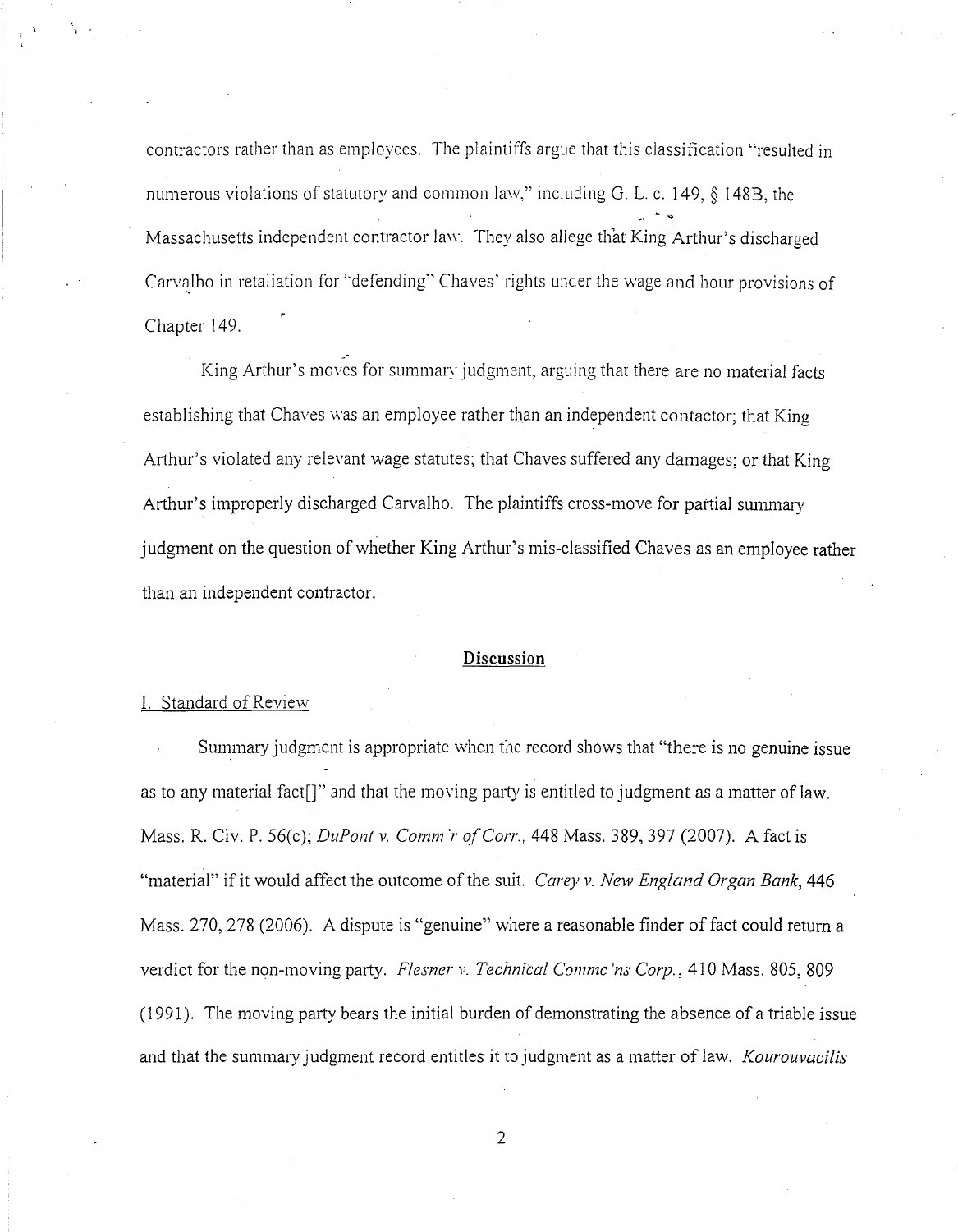*v. Gen. Motors Corp.*, 410 Mass. 706, 716 (1991). In reviewing a motion for summary judgment, the court views the evidence in the light most favorable to the non-moving party and  $e^{-\frac{1}{2}x}$ draws all reasonable inferences in his or her favor. *Jupin v. Kask.* 44 7 Mass. 141. 143 (2006 *).* 

## II. Analysis

## A. The Employee/Independent Contractor Classification Standard

Chaves's claims turn on whether she was mis-classified as an independent contractor while she worked at King Arthur's. If the classification was accurate, she cannot recover on her other claims for failure to pay minimum wage, overtime, violation of G. L. c. 149, § 152A, or violation of the wage law. She also requests restitution under quantum meruit and alleges that *<sup>r</sup>* King Arthur's has been unjustly enriched by mis-classifying its exotic dancers.

Upder Massachusetts law, a worker will be considered an employee unless: "(1) The individual is free from control and direction in connection with the performance of the service, both under his contract for the performance of service and in fact; *and* (2) the service is performed outside the usual course of the business of the employer; *and,* (3) the individual is customarily engaged in an independently established trade, occupation, profession or business of the same nature as that involved in the service performed." G. L. c. 149, § 148B(a)(l)-(3). The burden of proof is on the employer, and "because the conditions are conjunctive, [the employer's] failure to demonstrate any one of the criteria set forth in subsections  $(1)$ ,  $(2)$ , or  $(3)$ suffices to establish that the services in question constitute "employment" within the meaning of the statute." *Rainbow Development, LLC v. Commonwealth of Massachuselts Department of Industrial Accidents,* 2005 WL 3543770 (Mass. Super. 2005), at \*2, quoting *Silva v. Director of*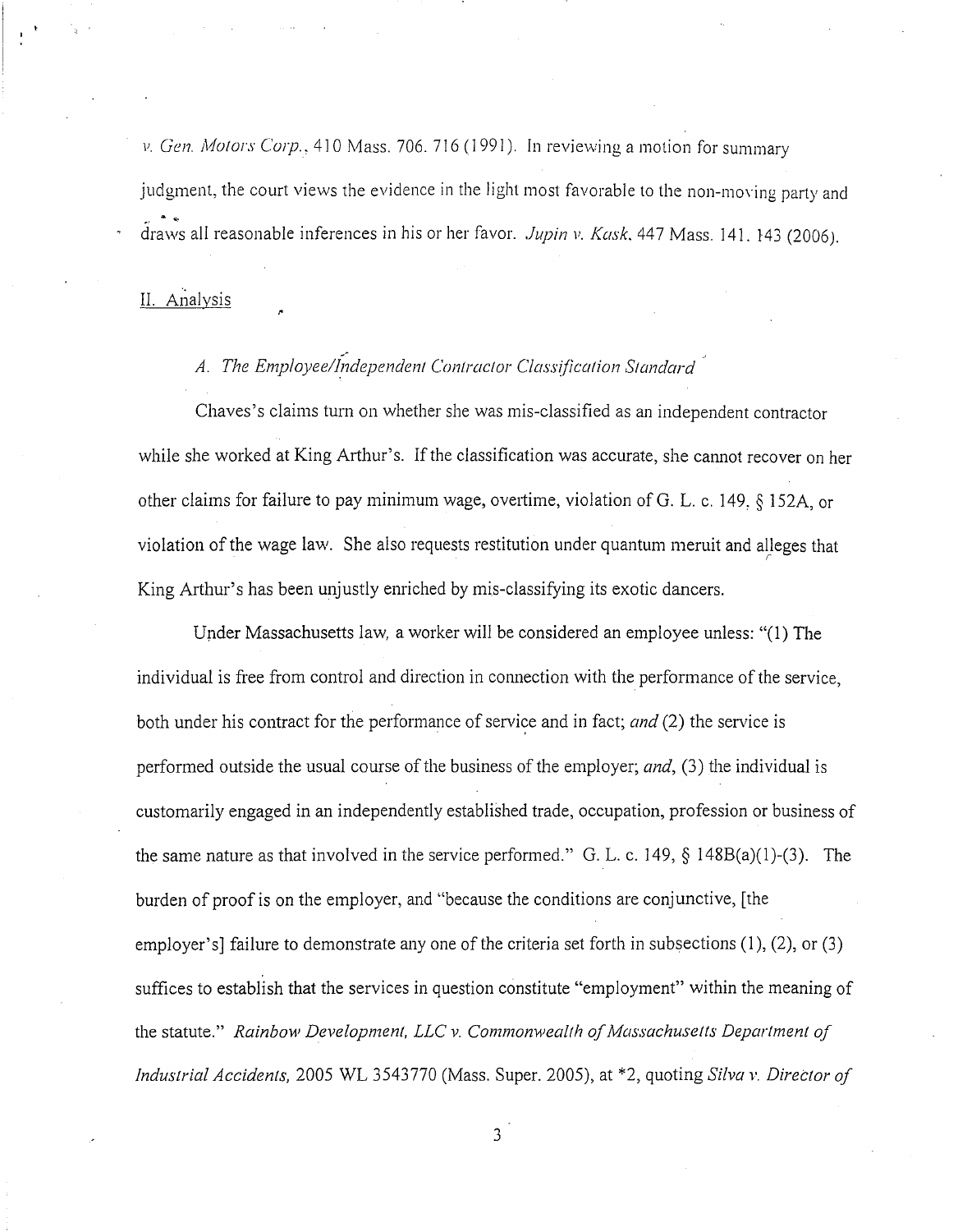*the Division of Employment Sec., 398 Mass. 609, 613 (referring to identical language found in G.* L. c. 151A, § 2, the unemployment compensation statute<sup>3</sup>). There is a rebuttable presumption that "any person performing services for another is an employee unless the employer meets the three prong test." *Rainbow Development.* 2005 WL 3543770 at \*2, citing *Athol Daily Nevvs v. Bd. of Review of Employment and Training.* 439 Mass. 171, 175 (2003) (interpreting G. L. c. 15IA,§2).

#### *B. Chaves's Status as an Employee*

To prove the first prong of the independent contractor test, King Arthur's must show that Chaves was free from its control and direction in connection with the performance of her services. King Arthur's asserts that because Chaves earned money only through gratuities, chose her own music, costumes, partners, and routines, and paid a \$35 fee to King Arthur's to dance each night, Chaves was free from King Arthur's control in the performance of her services. King Arthur's further states that it never gave Chaves written rules to comply with, documentation stating that she was an employee, or instruction as to if or when she should perform private dances at the club.

Chaves responds that King Arthur's trained her to perform as an exotic dancer; she had no previous experience. She states that dancers were not permitted to negotiate the fees they paid

 $3$  Courts have had limited opportunity to interpret the independent contractor law. Because G. L. c. 149, § 148B is nearly identical to G. L. c. 151A, § 2, the statute used by the Division of Unemployment Assistance, courts have relied on case law analyzing the latter statute to interpret the former. "If the legislature uses the same language in several provisions concerning the same subject matter the courts will presume it to have given the language the same meaning in each provision." *College News Service v. Department of Industrial Accidents,* 2006 WL 2830971 (2006), at \*4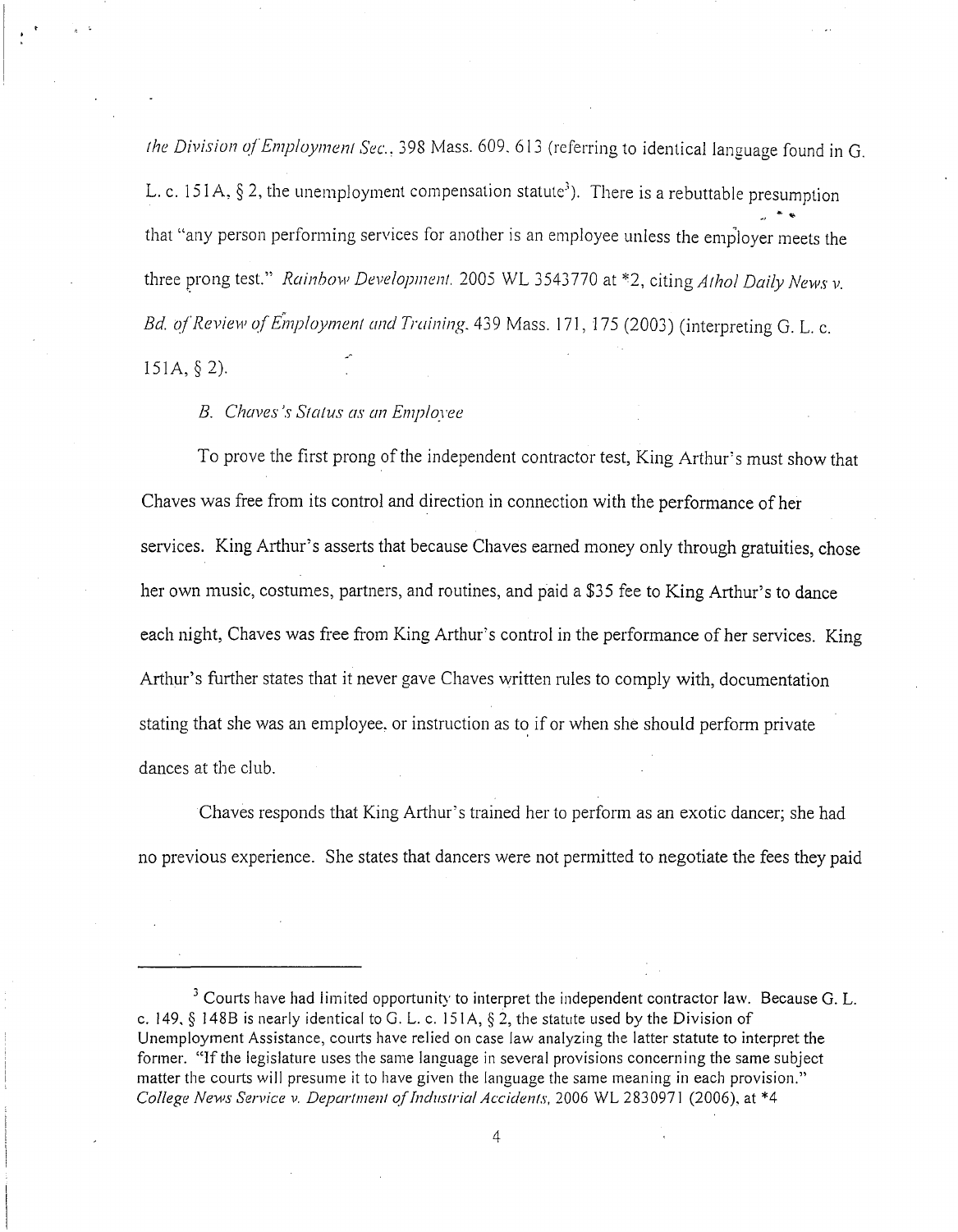to perform, that each dancer worked specific shifts created by King Arthur's<sup>4</sup> and was assigned to a 15-minute performance slot, and that when she was not performing on stage, "she was supposed to move from one table to the next sitting with customers and encouraging them to buy drinks." She also states that when exotic dancers performed private dances for patrons, they had no discretion over how much to charge or which patron they would dance for.

The test for the first prong of the independent contractor test is "not so narrow as to require that the worker be entirely 'free from direction and control from outside forces.'" *Athol Daily News,* 439 Mass. at 178. However, "it is the right of control rather than the exercise of it' ... that is legally determinative." *Rainbow Development, LLC,* 2005 WL 3543770 at \*3. King Arthur's cites several cases from other jurisdictions for the proposition that dancers are independent contractors free from employer control if they choose their own music, costumes, and routines and earn their payment solely through gratuities.<sup>5</sup> However, the statutory scheme is quite different. Massachusetts's independent contractor statute is stringent, and it appears that no court in this state has adopted such a rule. Alternately, as Chaves asserts, other jurisdictions have found that exotic dancers are employees rather than independent contractors.<sup>6</sup>

 $6$  See, e.g., 303 W. 42nd Street Enterprises, Inc. v. IRS, 916 F. Supp. 349 (S.D.N.Y. 1996) (exotic dance booth performers were not independent contractors; the training of a worker by management or an experienced employee was indicative of an employer-employee relationship because it demonstrates the

 $4$  There was a day shift for dancers at King Arthur's that lasted from noon until 7:00 pm; the night shift lasted from 7:00 pm until 1:00 am. See defendant's Statement of Undisputed Facts and Legal Elements, 11 29-30.

<sup>5</sup> See, e.g., *Deja Vu Entertainment Enter. v. US.,* I F. Supp. 3d 964 (D. Minn. 1998) (dancers were independent contractors even though the prices paid for lap dances were set by the club, dancers were fined if they failed to arrive for their shifts, and they were expected to circulate among patrons when not peforming); *Taylor Blvd. Theatre Inc. v. US..* 1998 WL 375291 (W.O. Ky. 1998) (dancers were independent contractors where they choreographed their own dances, chose their costumes, and maintained the option of performing at other clubs).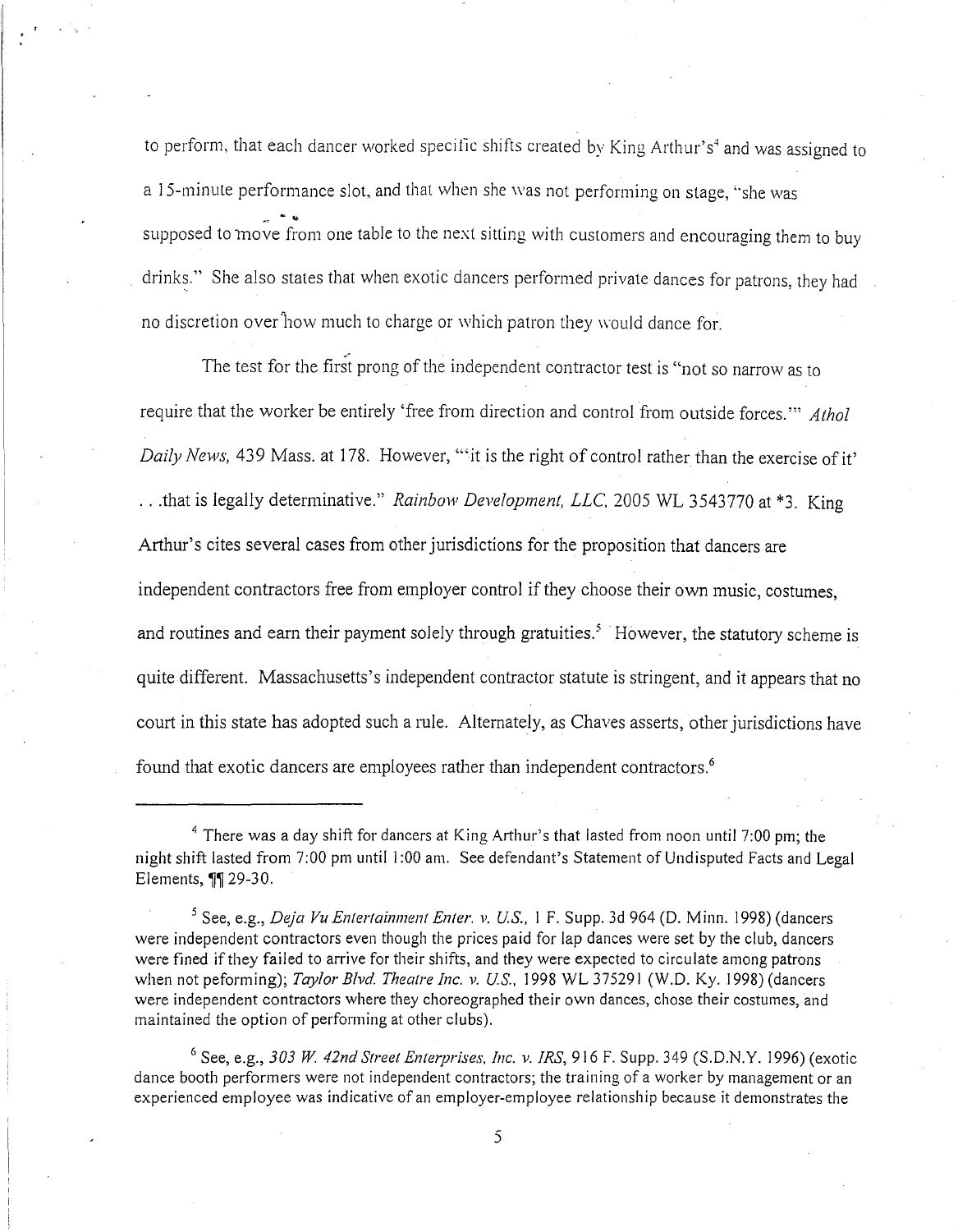It is clear that despite the dancers' freedom to control the artistic aspects of their performances, King Arthur's did exert a measure of control over them. Chaves was trained by King Arthur's, which apparently hired its dancers based solely on whether they "look good"<sup>7</sup> rather than individual performance experience or talent. King Arthur's hired and fired dancers, and had them perform according to a set shift schedule that it determined. However, it is unnecessary to determine whether King Arthur's has satisfied the first prong of the independent contractor test, because it has failed to establish either the second or third prong.

Under the second prong of the test, the employer must prove that the service performed by the worker is outside of its usual course of business. The law does not define "usual course of business," and case law provides limited guidance in interpreting this fact-specific provision.

Chaves argues that King Arthur's is "principally engaged in providing exotic dancing entertainment to its customers so they will purchase the lounge's alcoholic beverages."

King Arthur's asserts that its "usual course of business ... is selling alcohol rather than exotic dancing. . . [and that it] does not even profit from exotic dancing unless private lap dances are given  $\dots$ ." It argues that the strip dancing that takes place in the lounge is merely a form of entertainment it provides for its patrons, akin to the televisions and pool tables in a sports bar. Thus, it analogizes, just as televisions airing sporting events do not make sports the "usual course of business" for a sports bar, neither do exotic dancers make King Arthur's a strip club. King Arthur's argument likening its exotic dancers to televisions or Keno machines is not persuasive.

employer's desire to have the work performed in a particular fashion); *Jeffcoat v. Alaska Department of*  Labor, 732 P. 2d 1073 (exotic dancers were employees; the fact that neither long training nor highly developed skills were required weighed against independent contractor status).

<sup>&</sup>lt;sup>7</sup> See Statement of Additional Material Facts,  $\sqrt{$  76; Rivera Depo., 25:23-24.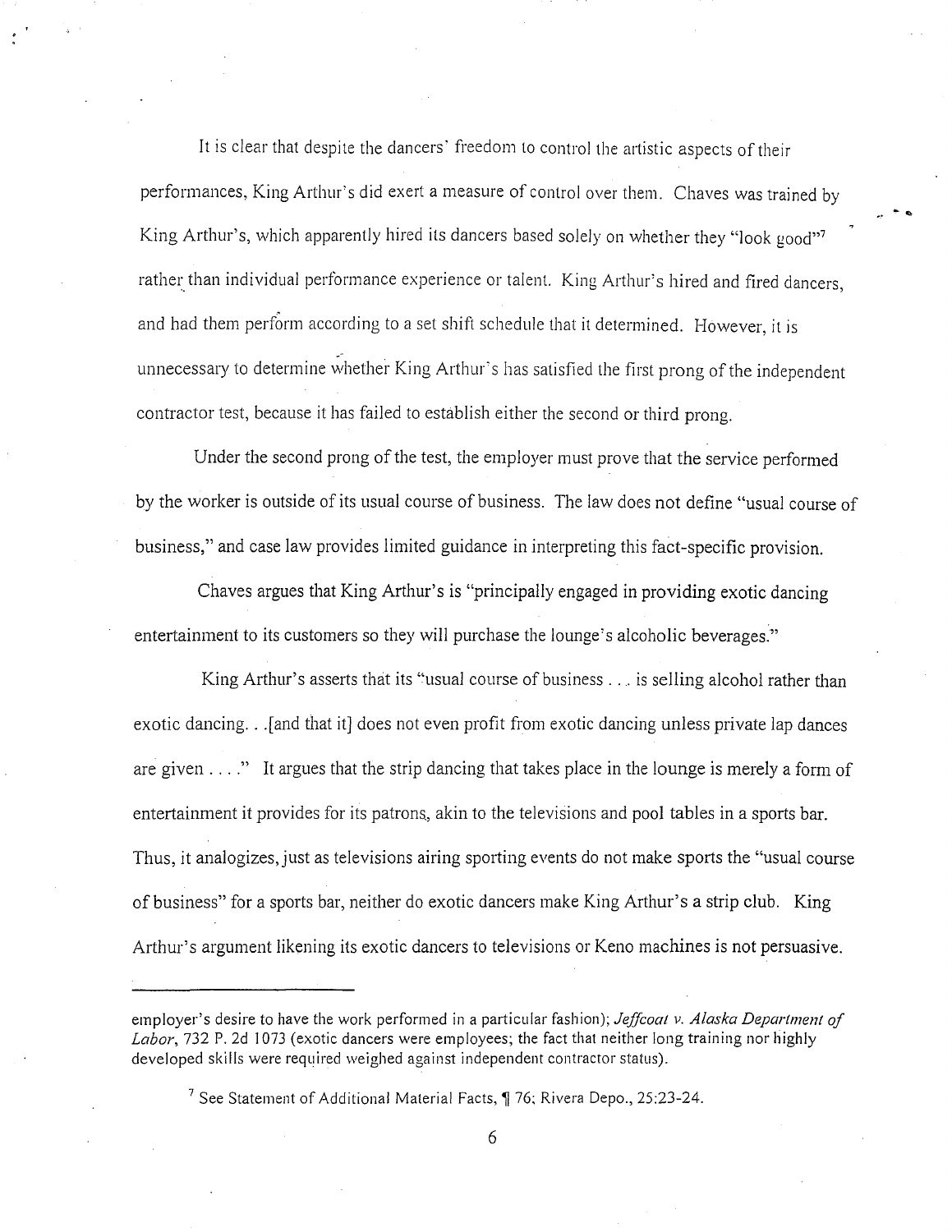First, this Court is satisfied that the facts establish that King Arthur's is in the business of providing adult entertainment, that is, nude dancing and alcohol, and that the exotic dancers work in the furtherance, or the course, of that business. In its Answer, defendant concedes that it maintains a facility where exotic dancers perform. The manager, Edwin Rivera, at deposition characterized King Arthur's as a "strip joint." Here, the stage where the dancers perform is in the center of the strip club side of the facility, and in direct view of those patrons. Dancers are in active performance whenever King Arthur's is open for business; they dance in fifteen minute intervals over two seven-hour shifts from noon to 1:00AM. King Arthur's has constructed video-monitored private booths for private dancing by certain performers as requested, and thus has invested resources in providing individualized performances for its patrons. The patrons are restricted; no touching of the performers is allowed. Most importantly, King Arthur's receives direct revenue from the private dancing. It costs \$30 per session, paid to King Arthur's, with \$20 of that being paid to the dancer. There is evidence that 70% of the total revenue is derived from the strip club operation. "Adult entertainment" is the business of King Arthur's.

. 0

> Television and pool in a sports bar-the analogue suggested by defendant-are inapposite. Televisions and pool tables do not bring revenue directly into a sports bar; they are a sidelight to the business of selling alcohol. There is no market in architectural accommodation for the specialized viewing of sporting events in a bar. The nature of the televised sporting events is not so compelling as to require the strict regulation of patrons, i.e., "no touching." A court would need to be blind to human instinct to decide that live nude entertainment was equivalent to the wallpaper of routinely- televised matches, games, tournaments and sports talk in such a place. The dancing is an integral part of King Arthur's business.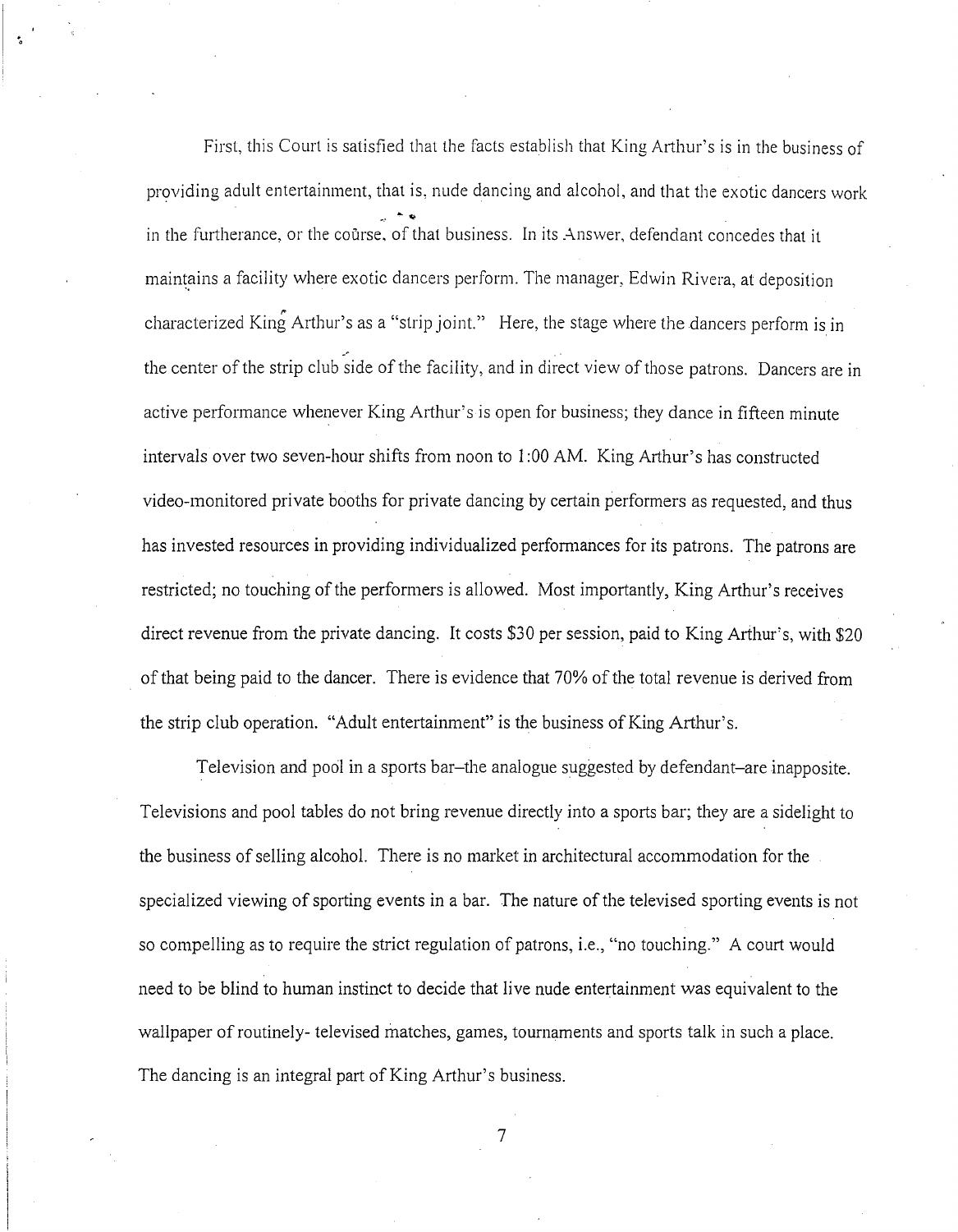While it may be true that the bulk of King Arthur's revenue is derived from alcohol sales as distinguished from stage dancing, the dancers perform and interact with patrons in the direct furtherance of those sales. The sale of alcohol and the exotic dancing, together and intertwined, both clearly comprise the adult entertainment portfolio of King Arthur's.

The relatively few Massachusetts cases construing the independent contractor statute are - consistent with a finding that King Arthur's has failed to prove the second prong and that its exotic dancers should therefore be classified as employees. *A* worker is generally an employee if her services "form a regular and continuing part of the employer's business [and if her] method of operation is not such an independent business ... " through which her risk and liabilities might be channeled. *American Zurich Ins.* Co. *v. Department of Industrial Accidents,* 2006 WL 2205085, at \*4 (2006).

Similarly, in *Rainbow Development, LLC*, 2005 WL 3543770 (2005), the workers who performed the detailing and reconditioning offered by a car detailing service were employees rather than independent contractors, despite the fact that they were required to sign an agreement classifying them as independent contractors. *Id.* at 3. Although the court in *Athol Daily News,*  439 Mass. 171 (2003), determined that newspaper carriers were independent contractors of the newspaper that employed them, it based this on the unemployment compensation statute, G. L. c. 151A,  $\S$  2, which is more lenient than the independent contractor statute in that it allows employers to prove the second prong of the test *either* by showing that the worker's services are carried out outside the usual course of the employer's business *or* that the service was performed outside of all the places of business of the enterprise. *Id.* at 178. The court agreed that the carriers' services were performed in the usual course of the newspaper's business, which the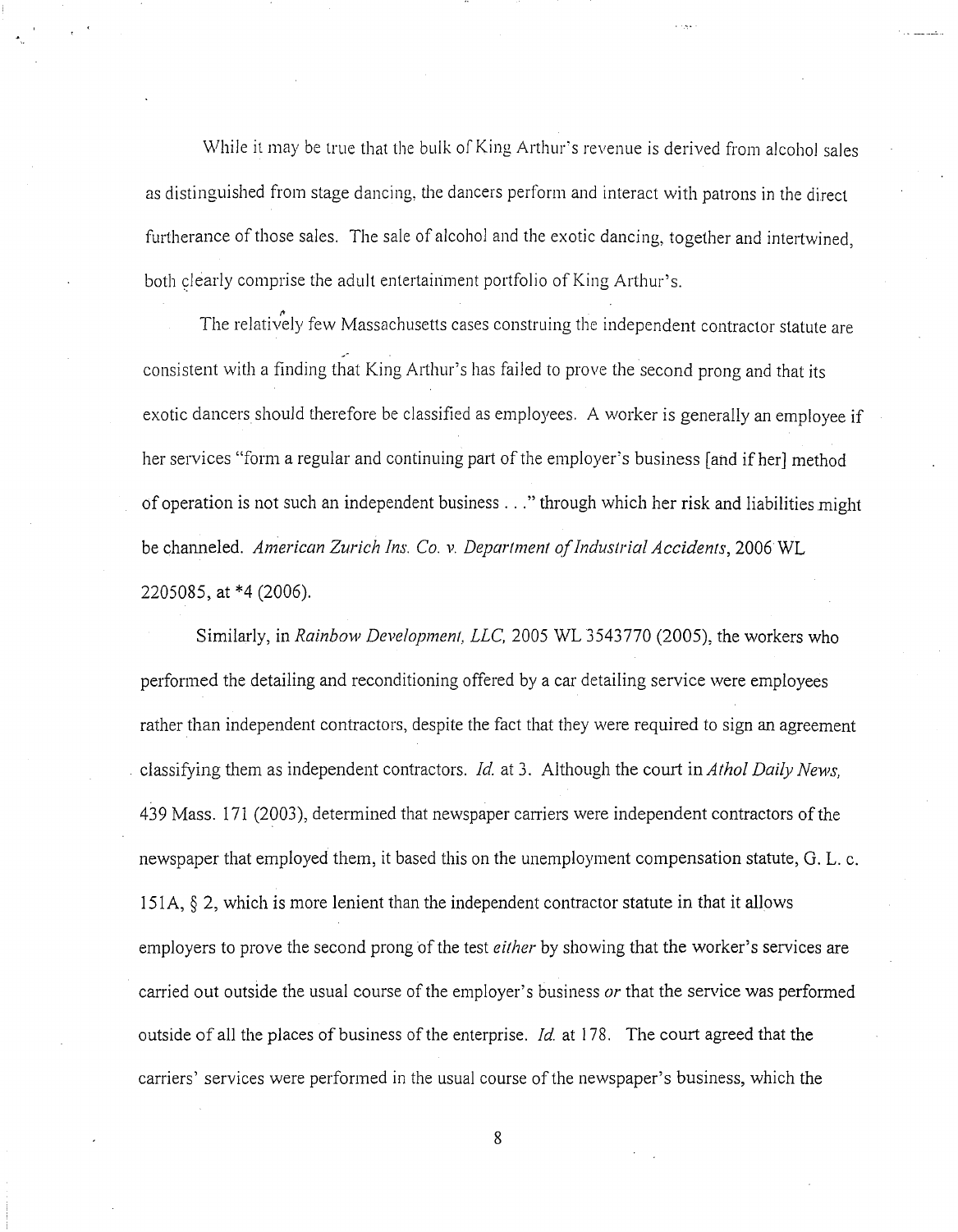employer itself defined as publishing and distributing a daily newspaper. *!d.* at 179. But because all of the carriers made their deliveries outside the premises owned by the employer. the court found that the newspaper proved the second prong of the easier-to-prove version of the second prong. of the test provided by the unemployment compensation statute.

Clearly, Chaves and the other exotic dancers' performances at King Arthur's are not outside of its usual course of business. Therefore, King Arthur's cannot prove the second prong of the independent contractor test.

Although failing to prove the second prong of the test is sufficient to find that Chaves was an employee under the statute, King Arthur's also fails to prove the third prong, which requires that the worker be customarily engaged in an independently established trade, occupation, profession, or business of the same nature as that involved in the service performed. In analyzing this prong, the court may consider both "whether a worker is 'capable of performing the service to anyone wishing to avail themselves of the services"' and "whether 'the nature of the business compels the worker to depend on a single employer for the continuation of the services."' *Coverall North America, Inc. v. Commissioner of the Division of Unemployment Assistance, 447* Mass. 852, 858 (2006).

It is undisputed that Chaves did not perform exotic dance at any other strip clubs during the time she worked at King Arihur's. There is no evidence that other dancers worked at other venues.<sup>8</sup> Although Chaves admits that she performed dances at private barbeques on three occasions over two years, these were the only commercial engagements she had, but for dancing at King Arthur's.

 $8$  See Rivera Depo., 29:14-22.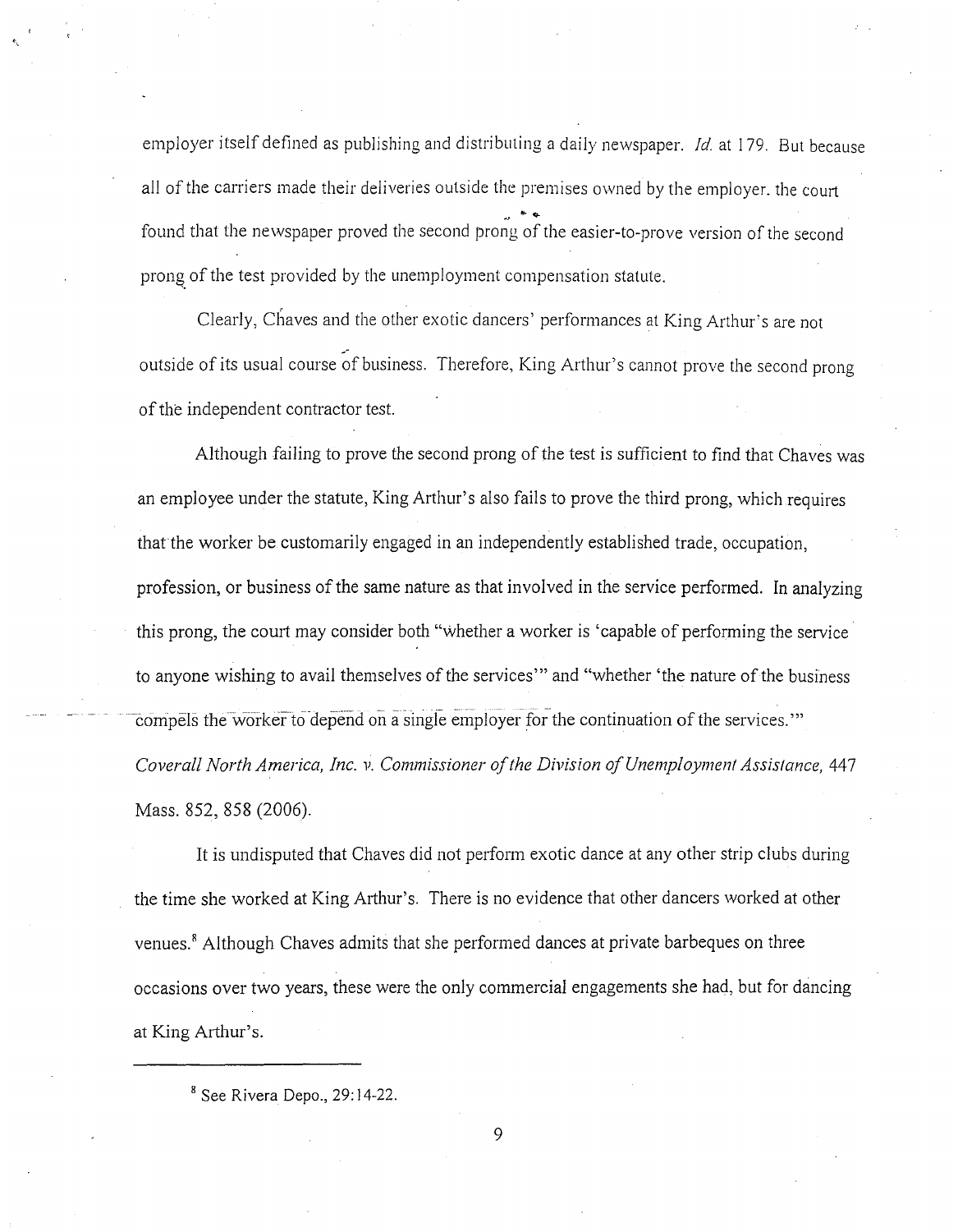The evidence permits the inference that Chaves had few, if any, other venues in which to work but for King Arthur's. Adult entertainment facilities are restricted by licensing, zoning and other regulatory hurdles and the venues are limited. In an age of electronic and Internet access to a wide variety of adult media, exotic dancing is unlikely to offer a commercial opportunity---over the long term-that would rise to an independently established trade or occupation.

As noted, Chaves was obligated to pay King Arthur's a \$35 fee for each shift she danced. Thus, the opportunity to work came dear to Chavez and warrants the inference that there were few other opportunities to earn money in this fashion. In a free market where exotic dancing was an independently established occupation, the dancer would not need to pay to ply it. Therefore, Chaves was dependent on King Arthur's as a commercial outlet for her services.

Further in this regard, the case law invites the court to look at "whether the worker is wearing the hat of an employee of the employing company, or is wearing the hat of his own independent enterprise." *Boston Bicycle Couriers, Inc. v. Deputy Director of the Div. of*  ---------~mployment & *Training,* 56 Mass. App. Ct.473. 480 (2002). In *Boston Bicycle Couriers, Inc.,* a courier was determined to be an employee; the employer failed to prove the third prong of the test despite the fact that the worker had signed an agreement stating that he was an independent contractor and that he occasionally hired another individual to assist him with pick-ups and deliveries. *!d.* at 483-484. The court noted that "the question whether an employer has satisfied the statutory requirements of [the third prong of the independent contractor test] ... must be based on a comprehensive analysis of the totality of relevant facts and circumstances of the working relationship. No one factor is outcome-determinative." *!d.* at 484. However, the court in *Athol Daily News* distinguished *Boston Bicycle Couriers. Inc ..* describing the latter court's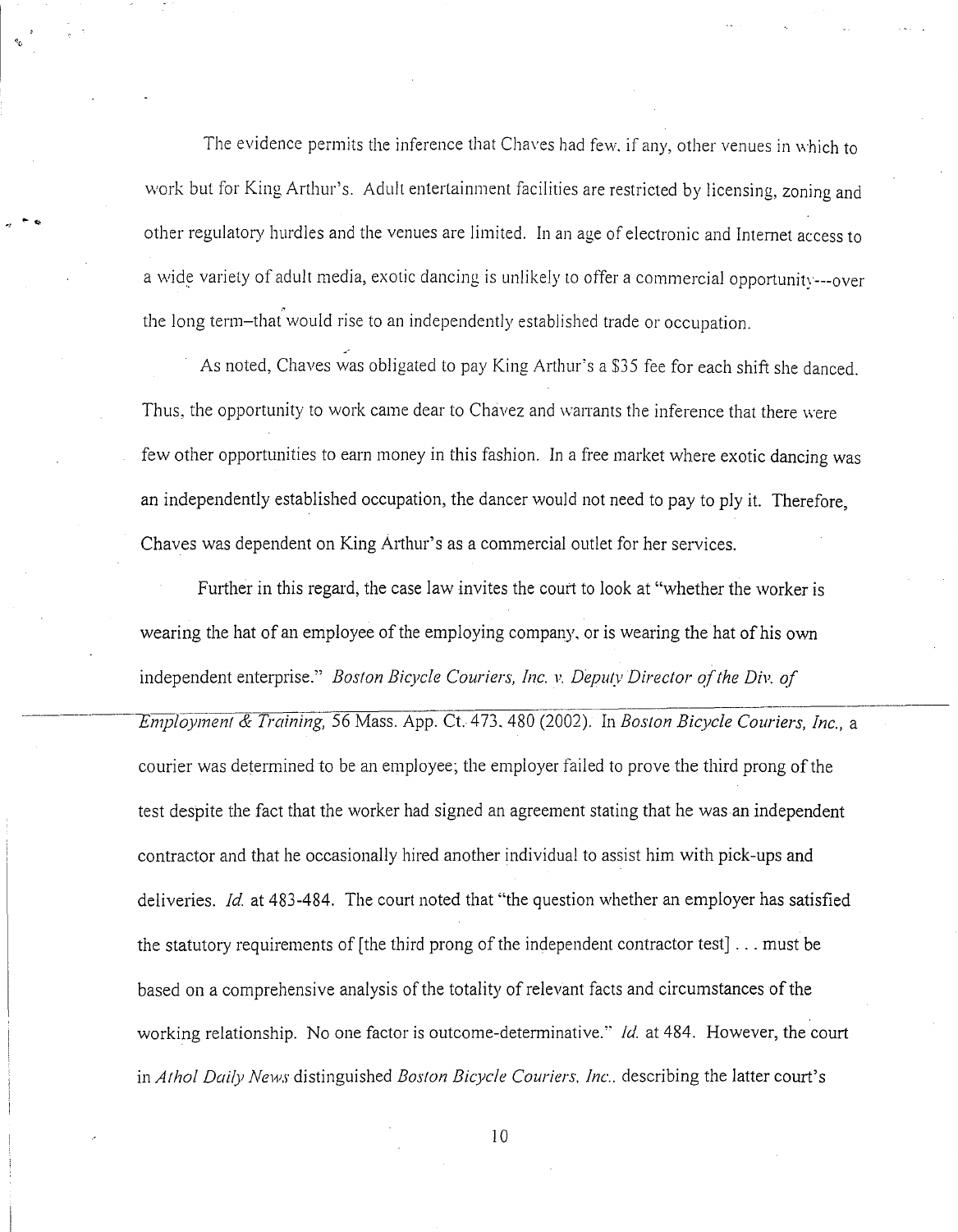standard as "unnecessarily rigid" but allowing that because the couriers did not, as a practical matter, have the option of performing their services for similar companies, they were correctly deemed to be employees. *Athol Daily News*, 439 Mass. at 181. In determining that the employer had satisfied the third prong of the test, the *Athol Daily News* court relied on the fact that the carriers used their own vehicles, purchased the newspapers from the employer and sold them at a price of their own choosing rather than being paid an hourly wage, were free to contract with competitors of the newspaper, and the breadth of each carrier's delivery service was a function of the individual initiative of the carrier. *!d.* at 182. In contrast, although Chaves paid a fee to King Arthur's for each shift, she was subject to its control in that King Arthur's determined the work schedule, directed her private dancing and owned the premises at which she performed. There is a question of fact as to whether King Arthur's actively discouraged or prevented its dancers from performing at other strip clubs.

In *Boston Bicycle Couriers,* 56 Mass. App. Ct. at 480, the court stated that "[t]he essential determination is whether 'the worker is an entrepreneur and service is performed by him or her in that capacity"' (additional citations omitted). Although exotic dancing could potentially become an independent business if a worker was interested in making it one, it is unlikely that Chaves's exotic dancing, which was taught to her by King Arthur's employees, and which apparently took place outside King Arthur's on only three occasions during the more than two years she was employed there, rises to the level of an independent entrepreneurial business. Different courts have applied more or less stringent standards, and, like the other prongs of the independent contractor test, this parameters of this one are so far somewhat ambiguous. But when the totality of circumstances in this working relationship are examined, it is more likely that Chaves was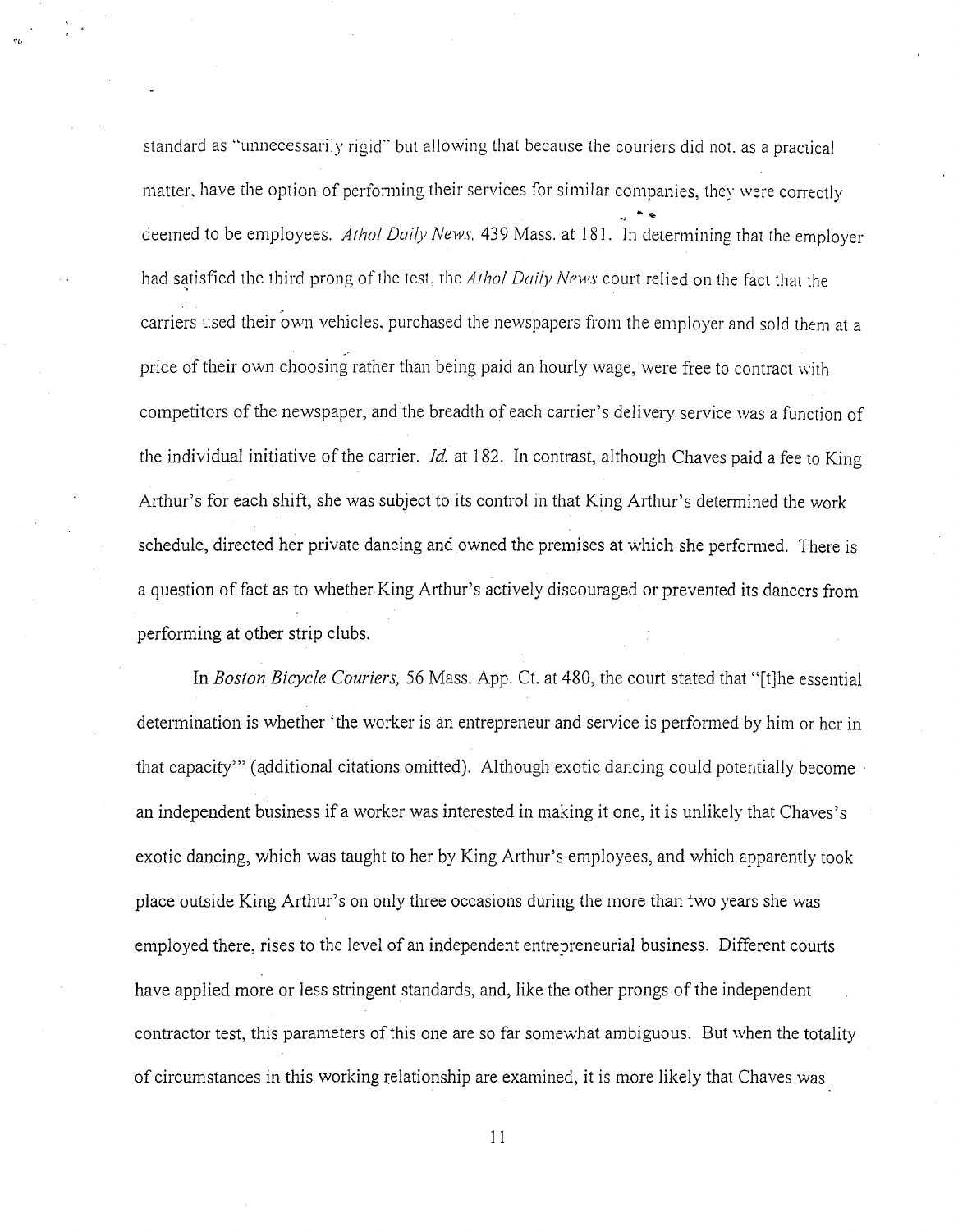"wearing the hat of an employee" of King Arthur's than "the hat of [her] own enterprise." even if she performed exotic dancing for more than one employer. *Athol Daily News.* 439 Mass. at 191,  $\ddot{\bullet}$ citing *Boston Bicycle Couriers, Inc.,* 56 Mass. App. Ct. at 480 .

The defendants also argue that the plaintiffs' claims must be dismissed because Chaves cannot show that she suffered any damages. They assert that Chaves would have earned more in tips than she would have received in minimum wage, and therefore, under *Somers v. Converged Access, Inc.,* 2008 WL 497982 (Mass. Super. 2008), which found that a plaintiff did not suffer any damages because he had earned more as an independent contractor than he would have in a similar salaried position at the company, she cannot recover. The plaintiffs contend that this case was wrongly decided, but, more importantly, the defendants fail to consider that, had the dancers been characterized as employees, they would have earned both the minimum wage required for tipped employees under G. L. c. 151, *§§* 1, 7, and the tips they earned while dancing. The fact that Chaves sometimes earned considerable amounts of money in tips while performing does not allow King Arthur's to escape liability under G. L. c. 149, § 148B.

Finally, the defendants argue that plaintiff Carvalho admits that he did not help Chaves with her lawsuit until after his termination and that he was not told that he had been terminated due to his support of Chaves's lawsuit; therefore, they state, his causes of action should be dismissed. However, Carvalho's causes of action are based on his alleged inability to convince Chaves to drop her lawsuit and what he says was his subsequent termination. There remain questions of fact on Carvalho's claims that preclude summary judgment for the defendants.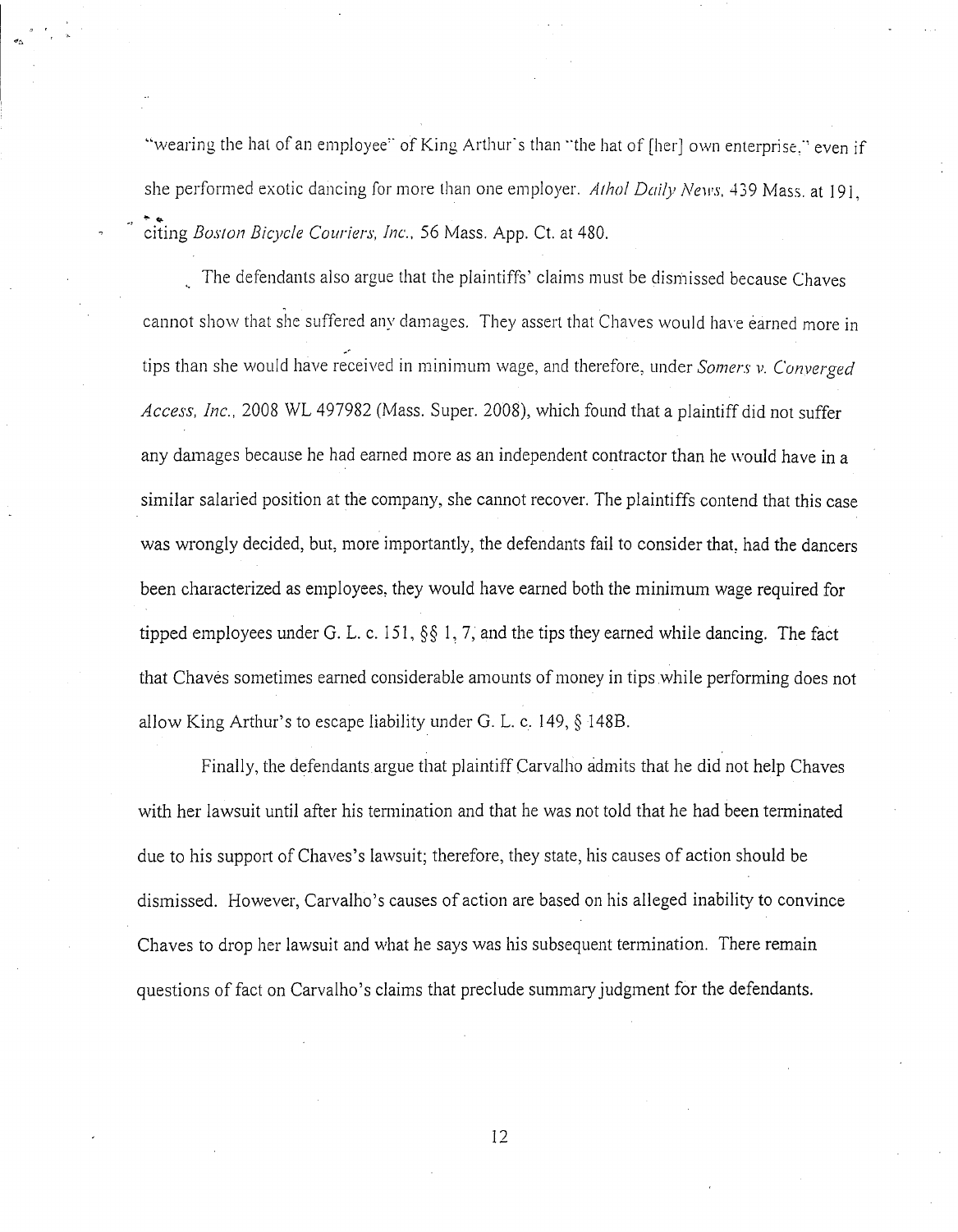## **ORDER**

For the foregoing reasons. the defendant's motion for summary judgment is **DENIED** and the plaintiffs' cross-motion is **ALLO\VED.** Defendant violated M.G.L. c. 149. s 1488 by mis-classifying its dancers as independent contractors and not as employees. Plaintiff is entitled to judgment on Count I of her Amended Complaint.

**So ordered:** 

Lances U.  $U.\top$ Mape

Justice of the Superior Court

DATED: July 30,2009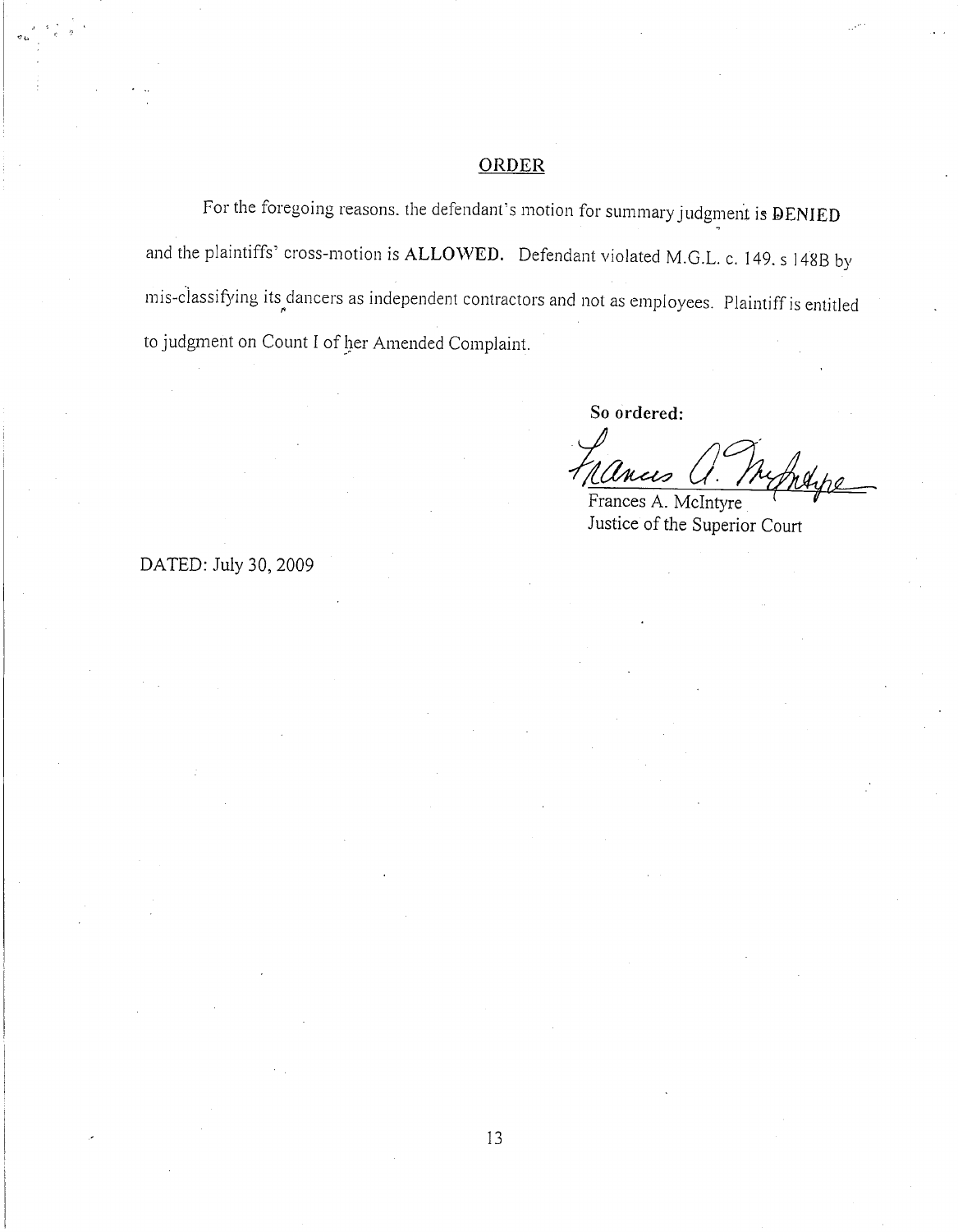#### COMMONWEALTH OF MASSACHUSETTS

*as. C'.:-c·?.*   $P_{\text{r}}$   $L$   $*$  E.  $7.0.0.$  $L, +L-F.$ H-L.L.

 $S.E.L-K$ .  $\overline{3.4M}$ .  $R.R.B.$  $K$  L.M.  $R.L.5.$ 

 $L_1 + L_1 + L_2$ <br> $H_1 + L_2$ <br> $S.E. L_1 + K_2$ <br> $S. + M_2$ 

SUFFOLK, ss. SUPERIOR COURT CIVIL ACTION-  $\cdots$  $\frac{1}{2}$  is the set of the set of the set of the set of the set of the set of the set of the set of the set of the set of the set of the set of the set of the set of the set of the set of the set of the set of the set of

#### LUCIENNE CHAVES<sup>1</sup> & another<sup>2</sup>

**RECEIVED AUG 0 7 2009** VS.

#### KING ARTHUR'S LOUNGE, INC.

#### MEMORANDUM OF DECISION AND ORDER ON THE PLAINTIFF'S MOTION FOR CLASS CERTIFICATION  $(\angle \text{AT})$

The plaintiffs, Lucienne Chaves ("Chaves") and William Carvalho ("Carvalho") were employed by King Arthur's Lounge ("King Arthur's"), a bar and lounge located in Chelsea, Massachusetts, as an exotic dancer and a bookkeeper/ manager, respectively. Chaves worked at King Arthur's from January 2005 until May 2007, when, she alleges, a dispute with a bartender led to its refusal to re-employ her.

King Arthur's classified Chaves and the other dancers who worked there as independent contractors rather than as employees. The plaintiffs argue that this classification "resulted in numerous violations of statutory and common law," including G. L. c. 149, § 1488, the Massachusetts independent contractor law.

In this motion, Chaves seeks certification to represent herself and others similarly situated, that is, the other exotic dancers at the King Arthur. Relying on the Wage Act,<sup>3</sup> she

<sup>3</sup> An employee claiming to be aggrieved by a violation of sections 33E, 148, 148A, 148B, 150C, 152, 152A or 159C or section 19 of chapter 151 may, 90 days after the filing of a complaint with the attorney general, or sooner if the attorney general assents in writing, and within 3 years after the violation, institute and prosecute in his own name and on his own behalf,

 $<sup>1</sup>$  On behalf of herself and all others similarly situated.</sup>

<sup>&</sup>lt;sup>2</sup> Wilson Carvalho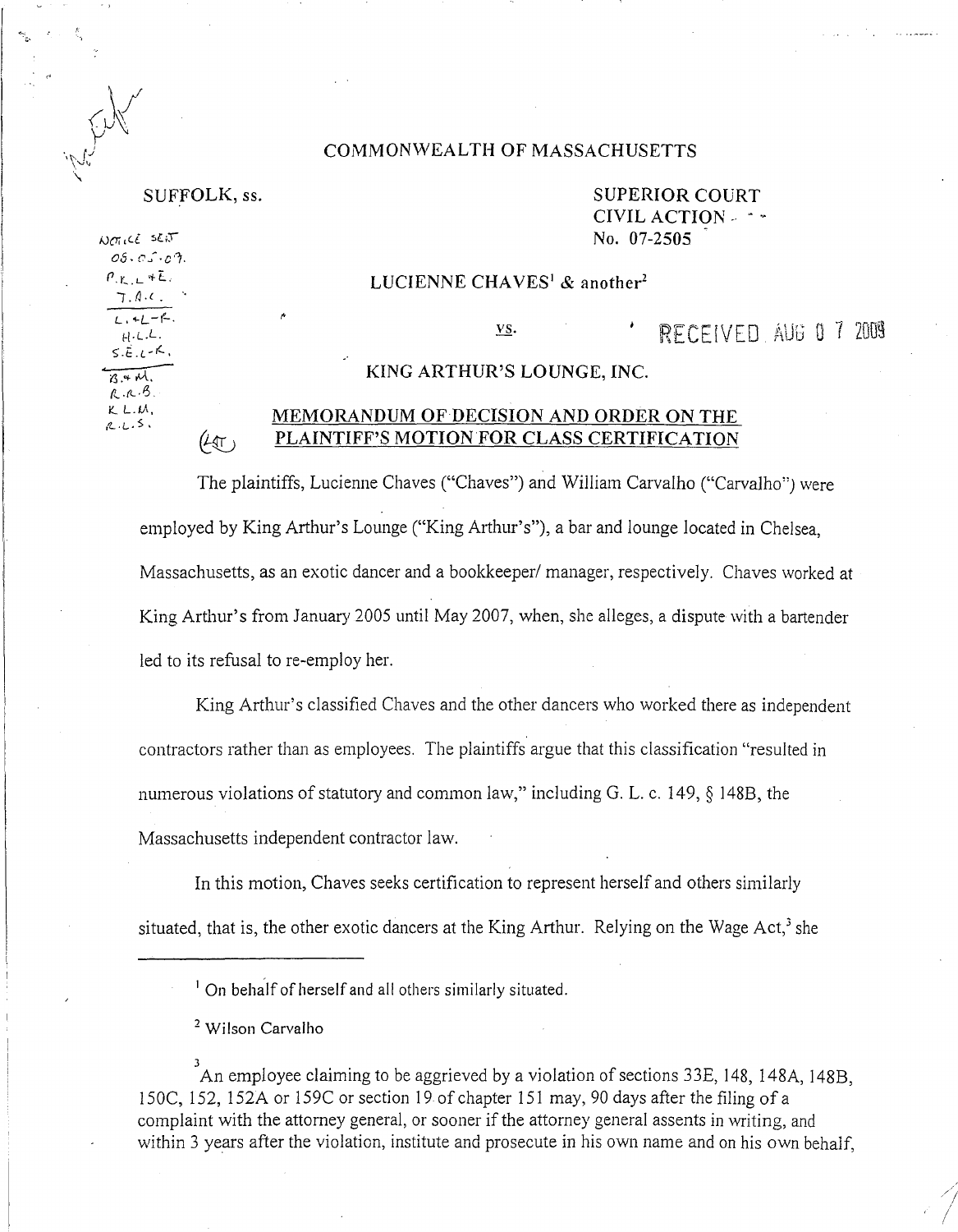seeks to dispense with the process of findings required under Rule 23. Defendants contest this point.

While Chaves' argument as to private attorney generals is persuasive, the Act does not appear to grant automatic class status or certification without compliance with the Rule. Therefore, this Court will follow those dictates, which are easily met in this case.

<sup>~</sup>...

#### **DISCUSSION**

Under the Rule, this case may only be sustained as a class action if 1.) the class is so numerous that joinder of all members is impracticable, 2.) there are questions of law or fact common to the class, 3.) the claims or defenses of the representative parties are typical of the claims or defenses of the class, and 4.) the representative parties will fairly and adequately protect the interests of the class. Mass.R.Civ.P. Rule 23

#### **(1) The class is so numerous that joinder of all members is impracticable.**

Plaintiff submits innumerable pages of dancing schedules from King Atihur's establishing at least seventy dancers were thus employed. As plaintiff points out, in other employment cases class size has been much less, and still satisfied the numerosity requirement. A class size estimated at 70 persons is impracticable to bring separately. In a line of work where education and developed skills were not critical, it is likely that some class members were temporarily dancing and they may now be difficult to locate. Joinder is surely impracticable.

**(2) There are questions of law or fact common to the class; and** 

or for himself and for others similarly situated, a civil action for injunctive relief, for any damages incurred, and for any lost wages and other benefits. M.G.L. c.149 *§* 150.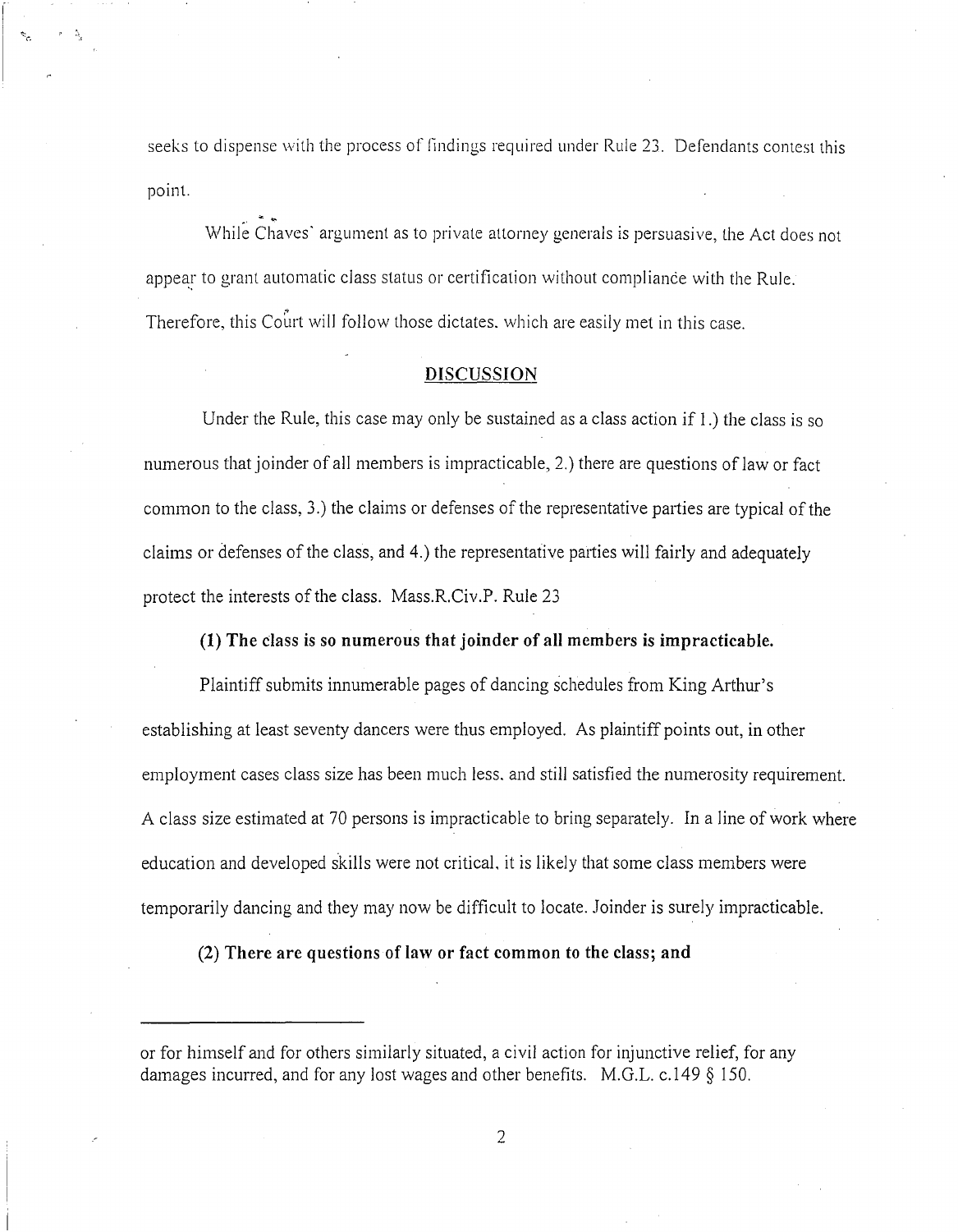(3) the claims or defenses of the representative parties are typical of the claims or defenses of the class.

This type of case is uniquely suited to class treatment. All of the putative class would<sup>7</sup> stand in the same position relative to King Arthur's, i.e, allegedly mis-classified. The claim of each of the dancers would therefore be identical and based on the independent contractor law: the lounge, it is claimed, mis-classified them as independent contractors rather than employees. The wage claim that may flow from a correct classification will affect them in identical fashion. The facts, law, claims and defenses are narrow and identical as to each exotic dancer working at King Arthur.

The only distinction pointed out by the defendant in contesting commonality and typicality is that Chaves did not actively market her dancing as an occupation. He argues that other dancers may have had a different experience pursuing such a career. This claim is not supported by evidence, is highly speculative, and under the independent contractor statute, M.G.L. c. 149 s. 148B, is only one factor in a fact-specific analysis. All other working conditions would apparently have been identical and experienced in common. Moreover, the Rules requires only that questions of law or fact "predominate" over issues affecting individual members. *Salvas v. Wal-Mart Stores, Inc.,* 452 Mass 337, 362 (2008). The commonality and typicality requirements are met.

( 4) The representative parties will fairly and adequately protect the interests of the class.

Chaves' situation is typical of all dancers at King Arthur's. Largely because the common issue is so narrow, there appears to be no legal conflict between her position as plaintiff and that